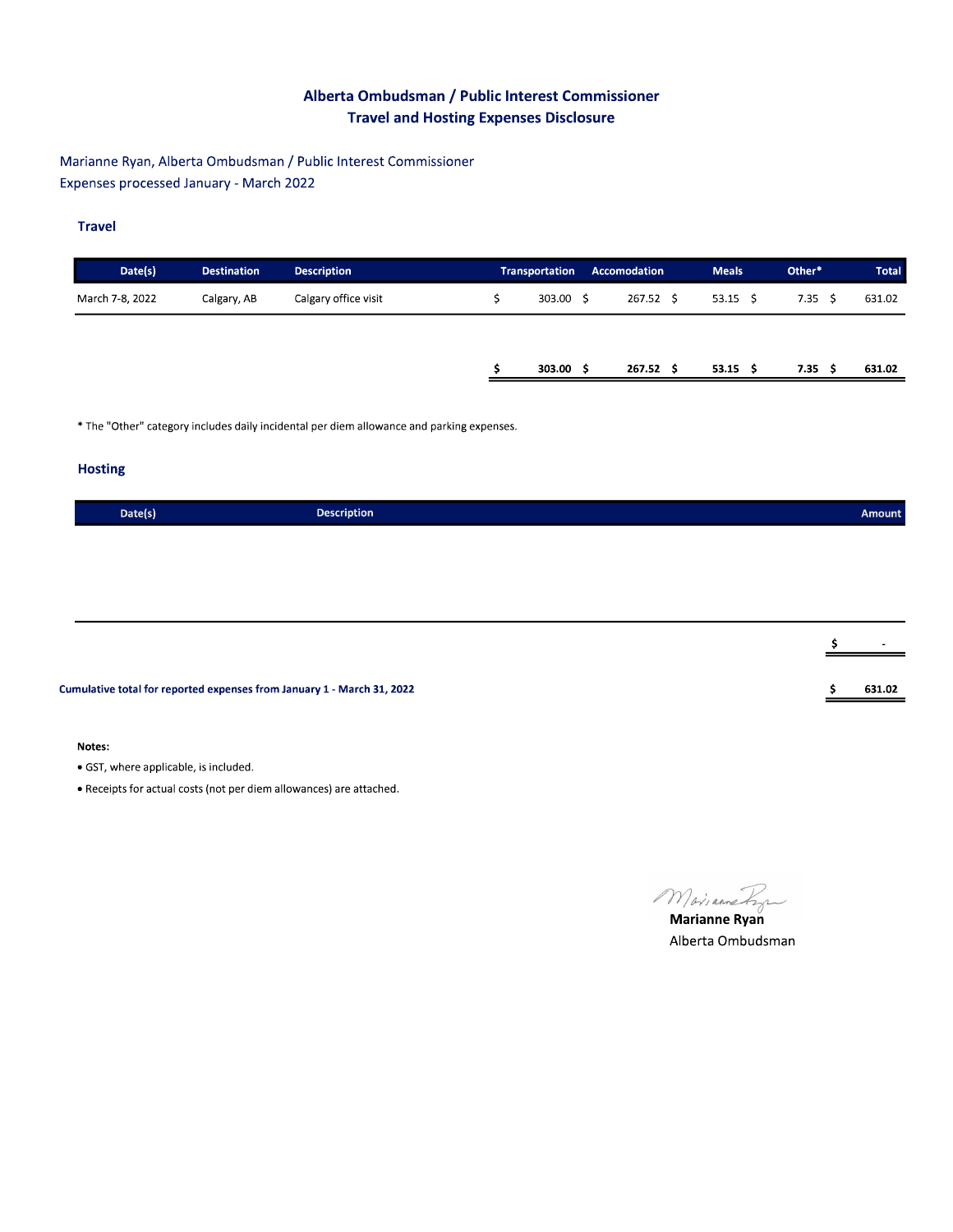Sheraton Suites Calgary Eau Claire 255 Barclay Parade SW Calgary, AB T2P 5C2 Canada Tel: 403 266 7200 Fax: 403 266 1300



| <b>MARIANNE RYAN</b> | Page Number             | $\mathcal{L}$        |           | Invoice Nbr | ÷ | 1000053541 |
|----------------------|-------------------------|----------------------|-----------|-------------|---|------------|
|                      | <b>Guest Number</b>     | $\ddot{ }$           | 1560791   |             |   |            |
|                      | Folio ID                | $\ddot{\phantom{0}}$ | A         |             |   |            |
|                      | Arrive Date             | ÷                    | 07-MAR-22 | 09:25       |   |            |
|                      | Depart Date             | $\ddot{\phantom{a}}$ | 08-MAR-22 | 14:35       |   |            |
|                      | No. Of Guest            | $\ddot{\phantom{a}}$ |           |             |   |            |
|                      | Room Number             |                      | 1025      |             |   |            |
|                      | Marriott Bonvoy Number: |                      |           |             |   |            |

Tax Invoice

## Tax ID : 846543619 RT0002

| Sheraton Eau C YYCES MAR-08-2022 14:40 AE |  |
|-------------------------------------------|--|
|-------------------------------------------|--|

| Date             | Reference     | Description                           |                            |            | Charges (CAD) | Credits (CAD) |
|------------------|---------------|---------------------------------------|----------------------------|------------|---------------|---------------|
| 07-MAR-22 RT1025 |               |                                       | Room Chrg - Govt./Military |            | 199.00        |               |
| 07-MAR-22        | RT1025        | GST (5%)                              |                            |            | 10.25         |               |
| 07-MAR-22 RT1025 |               | Tourism Levy (4%)                     |                            |            | 8.20          |               |
| 07-MAR-22 RT1025 |               | DMF (3%)                              |                            |            | 5.97          |               |
| 07-MAR-22 RT1025 |               | Parking                               |                            |            | 44.10         |               |
| 08-MAR-22        | - VI          | Visa-                                 |                            |            |               | $-267.52$     |
|                  | <b>XXXXXX</b> | *** For Authorization Purpose Only*** |                            |            |               |               |
|                  | Date          | Time                                  | Code                       | Authorized |               |               |
|                  | 07-MAR-22     | 09:25                                 | 052861                     | 268.65     |               |               |
|                  |               |                                       |                            |            |               |               |
|                  |               |                                       |                            |            |               |               |

| ** Total    | 267.52 | $-267.52$ |
|-------------|--------|-----------|
| *** Balance | 0.00   |           |

Continued on the next page